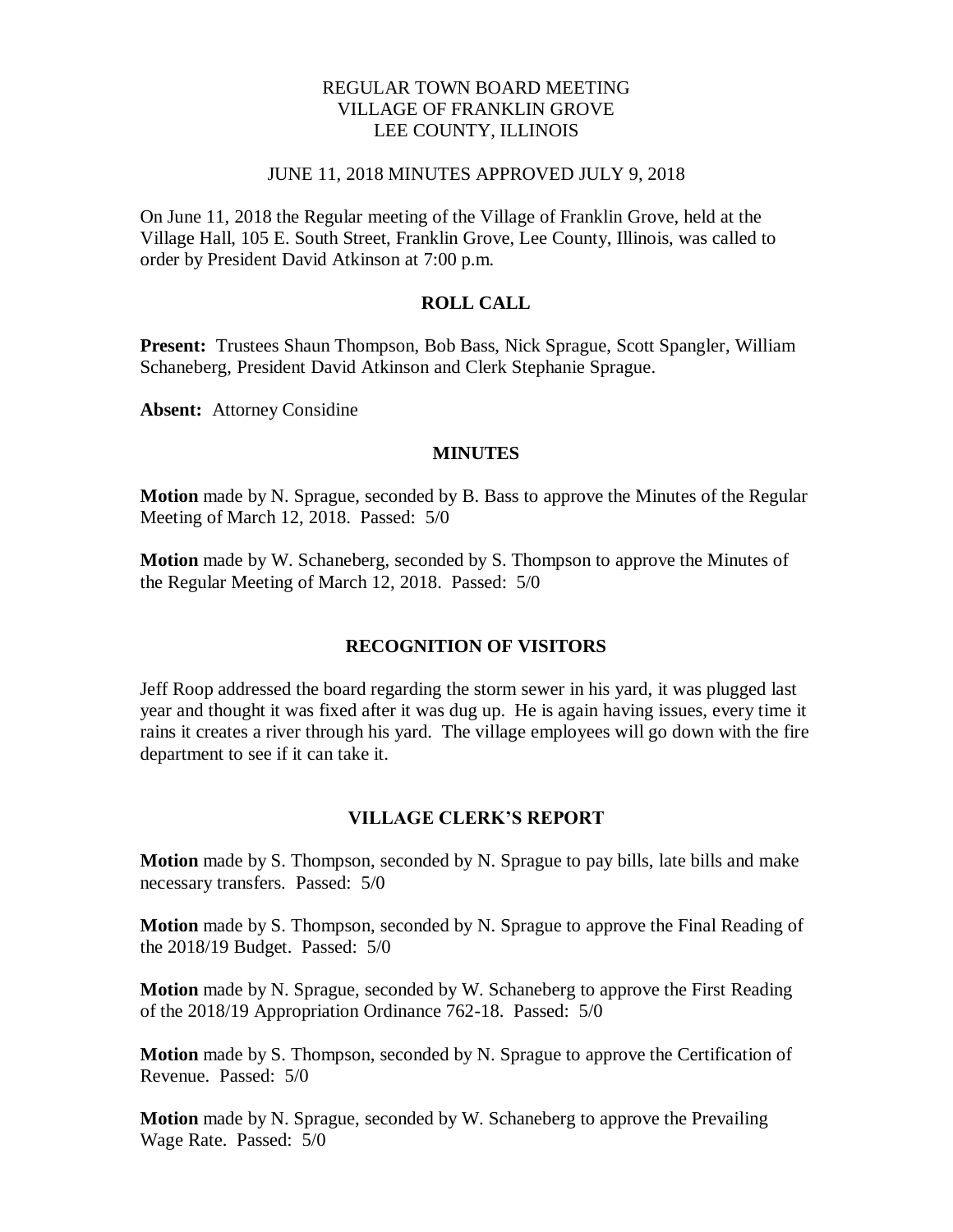Clerk Sprague informed the board she included an updated Committee Assignment for them to review to see if any changes need to be made. She mentioned John Stenzel with TEST, Inc recommended another trustee be added to the Water and Sewer committee. President Atkinson asked if either Trustees Spangler or Thompson would be interested in joining the water and sewer committee. Trustee Spangler agreed to be added to the Water and Sewer Committee.

#### **POLICE REPORT**

Miles on the police car  $-491$ Complaints/Calls for Service – 10 Traffic Stops – 7 Traffic Arrest  $-1$ Traffic Warnings – 7 Other Arrest  $-2$ Ordinance Warnings – 6 Motorist Assist - 1 House Check – 1 Investigation  $-1$ 

# **LEGAL ISSUES (Attorney Considine)**

None

#### **GENERAL ISSUES**

**Motion** made by N. Sprague, seconded by S. Thompson to add a Class E license classification to liquor code to allow Class A, B, or C licensee to operate events at locations outside their regular place of business.

President Atkinson recommended for the FG Fundraisers request to help with the cost of installation of the playground equipment at Atlasta Park, the board reimburse receipts only up to \$5,000 as long as the equipment is installed this year. Trustee Schaneberg asked where the money would be coming from. President Atkinson stated it would be coming out of the Park Improvements line item in the Parks budget, that has a budget of \$8,000, which would leave \$3,000 for other park improvements. Trustee Schaneberg stated there is a sink that needs repaired and siding that needs to get fixed and three trees that need to come down. President Atkinson stated there are other budget line items for those expenses which are building and grounds. Trustee Spangler said he was against it, he doesn't believe this is what the money is to be used for. He stated he was under the impression the money from the Park Improvements line item is used for mowing and upkeep. Clerk Sprague told him mowing and upkeep comes out of the grounds line item. After much discussion, President Atkinson said we will move on. No vote taken at this time.